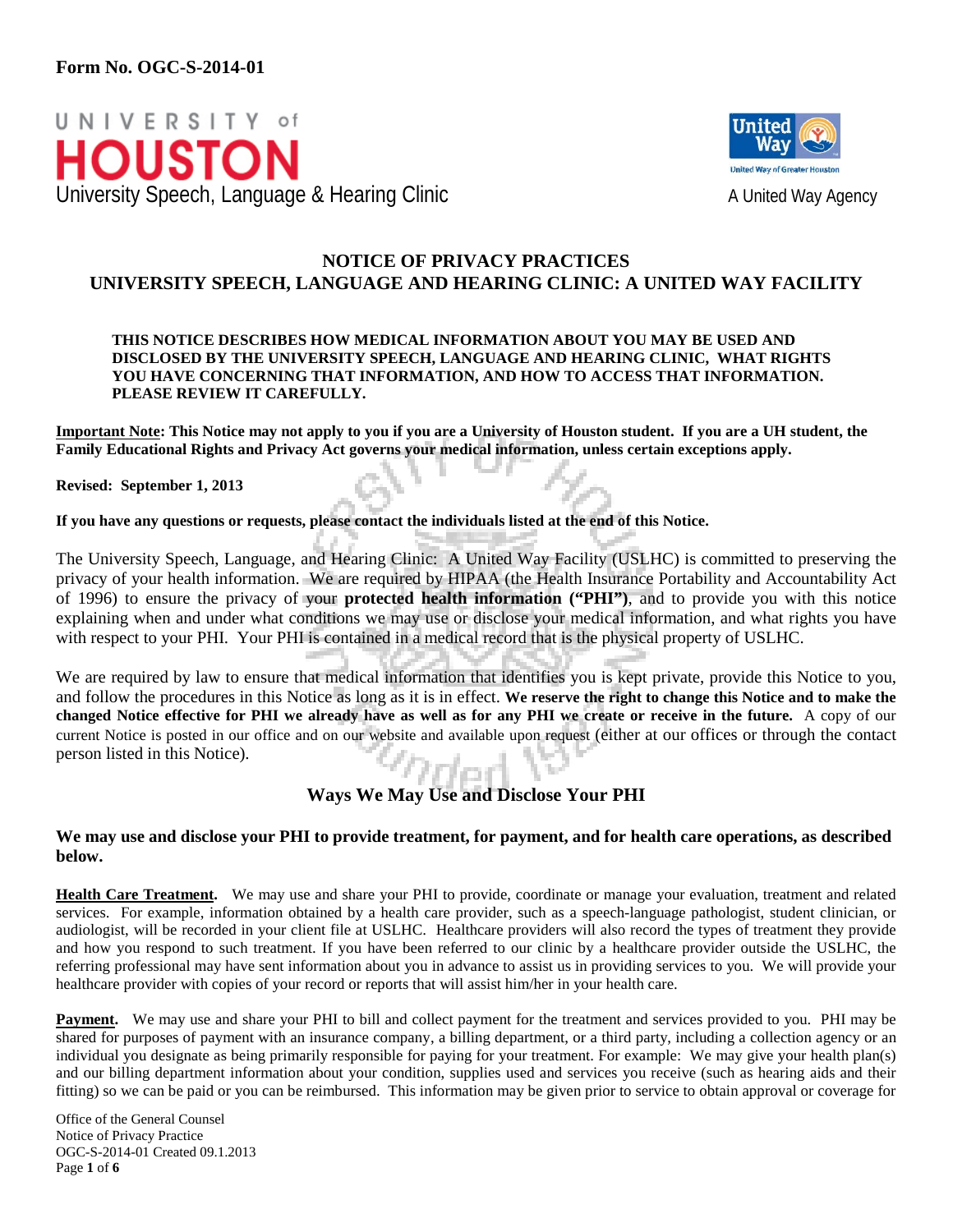the proposed service(s). The information shared may include your identity, diagnosis, and treatment or supplies used in the course of the services we provide to you. However, if you paid out-of-pocket in full for a specific item or service, you have the right to ask that your PHI with respect to that item or service not be disclosed to a health plan, and we will honor that request.

**Health care operations.** We may use and disclose PHI in performing "health care operations" which allow us to improve the quality of care we provide and reduce health care costs. For example, we may use or disclose PHI about you to review the effectiveness of treatment and services; to evaluate the performance of our staff; or to determine how to continually improve the quality and effectiveness of the care and services we provide. We also may disclose PHI to students and other authorized personnel for educational and learning purposes. When we do disclose your PHI, we will provide only the "minimum necessary" information to accomplish the task.

#### **USLHC may also use and disclose your health information under the following circumstances:**

**Appointments.** We may use your information to provide appointment reminders.

**Military and Veterans.** If you are a member of the armed forces, we may release your PHI as required by military command authorities or to the Department of Veterans Affairs upon your separation or discharge from military services.

Public Health Activities. We may disclose your PHI for public health activities, such as to prevent or control disease, injury or disability; to report births and deaths; to report child abuse or neglect; to report reactions to medications or problems with products; to notify people of recalls of products they may be using; to notify the appropriate government authority if we believe a patient has been the victim of abuse, neglect or domestic violence. We will only make this disclosure when required or authorized by law or if you authorize such disclosure.

**Lawsuits and Disputes.** If you are involved in a lawsuit or dispute, we may disclose your PHI in response to a court or administrative order. We may also disclose your PHI information in response to a subpoena, discovery request or other lawsuit process by someone else involved in the dispute, but only if efforts have been made to tell you about the request or to obtain an order protecting the information requested.

Law Enforcement. We may release PHI if asked to do so by a law enforcement official; in response to a court order, subpoena, warrant, summons or similar process to identify or locate a suspect, fugitive, material witness, or missing person; about the victim of a crime if, under certain limited circumstances we are unable to obtain the person's agreement; about a death we believe may be the result of criminal conduct; about criminal conduct; and in emergency circumstances to report a crime, the location of the crime or victims, or the identity, description or location of the person who committed the crime.

**National Security and Intelligence Activities.** We may release your PHI information to authorized federal officials for intelligence, counterintelligence, and other national security activities authorized by law and for authorized federal officials to provide protection to authorized persons or heads of state.

Inmates. If you are an inmate of a correctional institution or under the custody of a law enforcement official, we may disclose information about you to the correctional institution or law enforcement official. This disclosure would be necessary for the institution to provide you with health care, to protect your health and safety or the health and safety of others, or the safety and security of the correctional institution.

**Disaster Relief.** We may use or disclose your PHI to a public or private entity, such as the American Red Cross, for the purpose of coordinating with that entity to assist in disaster relief efforts. We will provide you with an opportunity to agree or object to such a disclosure whenever we practicably can do so.

**Decedents.** We may release your PHI to a coroner, medical examiner, or funeral director so that they can carry out their duties. We may also disclose your PHI w*hen the disclosure relates to organ, eye or tissue donation purposes.*

**Research.** Under certain circumstances, we may use your PHI for research purposes if the research has been specially approved by an authorized institutional review board or a privacy board that has reviewed the research proposal and has set up protocols to ensure the

Office of the General Counsel Notice of Privacy Practice OGC-S-2014-01 Created 09.1.2013 Page **2** of **6**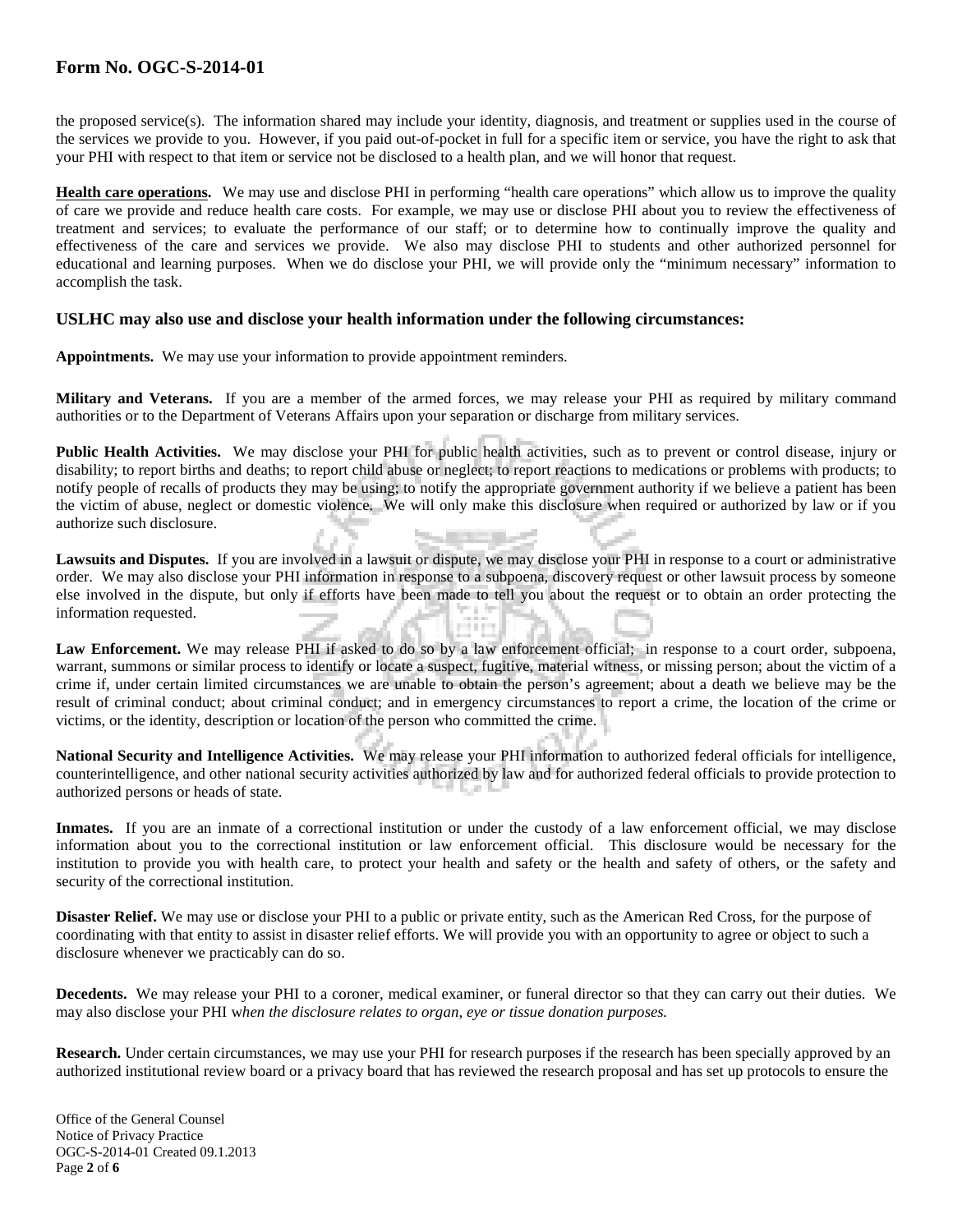privacy of your PHI. We may use and disclose a limited data set that does not contain specific readily identifiable information about you for research if we enter into agreements with the recipient that will ensure the confidentiality and security of the data.

**Health and Safety.** We may disclose your PHI to avert a serious threat to your health or safety or the health and safety of another person or the public.

**Workers' Compensation.** Your PHI may be used or disclosed in order to comply with laws and regulations related to Workers' Compensation.

**Treatment Alternatives.** We may use and disclose medical information to give you information about treatment options or alternatives or other health-related benefits or services that may interest you.

**Data Breach Notification Purposes.** We may use or disclose your PHI to provide legally required notices of unauthorized access to or disclosure of your health information.

**As otherwise required by law.** We may use and disclose your PHI to the extent otherwise required by law.

# **Uses And Disclosures That Require Us To Give You An Opportunity To Object And Opt Out.**

**Individuals Involved in Your Care or Payment for Your Care.** Subject to any restrictions you may make, we may share your medical information to designated parties, such as a family member, other relative or close personal friend involved in your medical care if the medical information is directly relevant to the person's involvement with your care. We also may give information to someone who helps pay for your care. You have the right to restrict to whom we may disclose information. If you are unable to agree or object to such a disclosure, we may disclose such information as necessary if we determine that it is in your best interest based on our professional judgment.

**Fundraising Activities.** We may use or disclose your PHI, as necessary, in order to contact you for fundraising activities. You have the right to opt out of receiving fundraising communications. If you do not want to receive these materials, please submit a written request to the Privacy Officer.

**The following uses and disclosures of your PHI will be made only with your written authorization, unless otherwise permitted by applicable law:** 1) Most uses and disclosures of psychotherapy notes; 2) Marketing communications paid for by a third party, except for refill reminders and similar communications; and 3) Sale of your PHI.

## **\*\* ANY OTHER USE OR DISCLOSURE OF YOUR PHI REQUIRES YOUR WRITTEN AUTHORIZATION\*\***

**Under any circumstances other than those covered by this Notice or applicable law, release of your PHI will be made only with your written authorization. You may revoke the authorization in writing at any time by submitting a written revocation to our Privacy Officer. If you revoke your authorization, we will no longer use or disclose PHI under the authorization. However, disclosures we made with your permission prior to the revocation will not be affected by the revocation. We also are required to retain in your medical records disclosures made during the time the authorization was in effect.** 

### **YOU HAVE SEVERAL RIGHTS REGARDING YOUR PHI**

**1. You have the right to request how and where we contact you about PHI**. For example, you may request that we contact you at work, by phone, or by mail. Your request must be in writing and submitted to the USLHC. We must accommodate reasonable requests, but, when appropriate, may condition that request upon receipt of more specific contact or payment information.

Office of the General Counsel Notice of Privacy Practice OGC-S-2014-01 Created 09.1.2013 Page **3** of **6**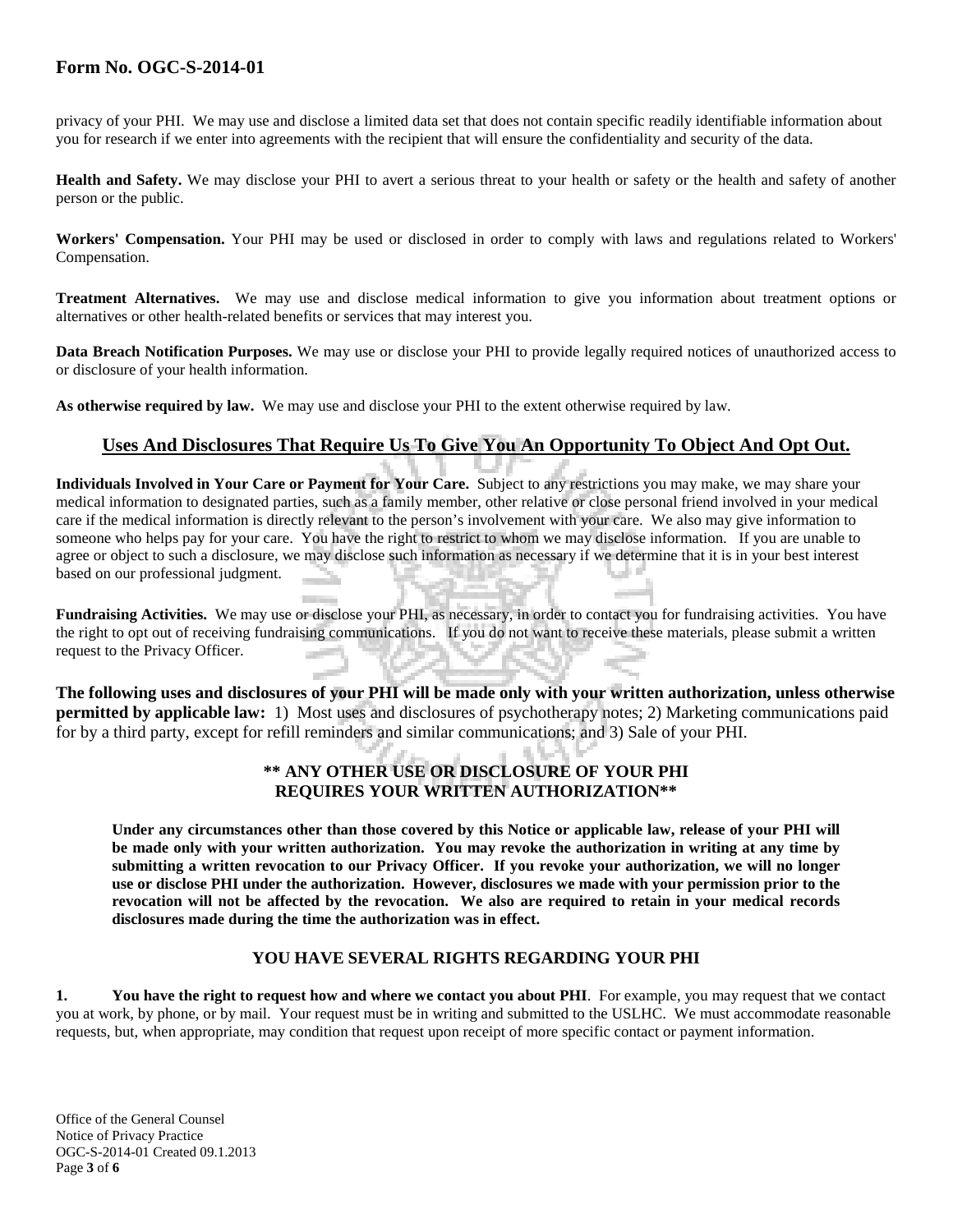**2**. **You have the right to inspect and copy PHI.** You have the right to request to inspect and copy your medical information that may be used to make decisions about your care. Your request must be in writing to the USLHC. We may charge you related fees. Instead of providing you with a full copy of the information, we may give you a summary or explanation of the medical information, if you agree in advance to the form and cost of the summary or explanation. There are certain situations in which we are not required to comply with your request. Under these circumstances, we will respond to you in writing, stating why we will not grant your request and describing any rights you may have to request a review of our denial.

**3. Right to an Electronic Copy of Electronic Medical Records.** If your PHI is maintained in an electronic format, you have the right to request that an electronic copy of your record be given to you or transmitted to another individual or entity. We will make every effort to provide access to your PHI in the form or format you request if it is readily producible in such form or format. We may charge you a reasonable, cost-based fee for the labor associated with transmitting the electronic medical record.

**4. You have the right to request amendment of PHI.** If you feel that the PHI we have is incorrect or incomplete, you may ask us to amend the information. We may deny your request for an amendment if it is not in writing or does not include a reason to support the request, or because i) the information was not created by us (unless you prove the creator of the information is no longer available to amend the record); ii) the information is not part of the records used to make decisions about you; iii) we believe the information is correct and complete; or iv) you would not have the right to see and copy the record as described in paragraph 2 above. We will tell you in writing the reasons for the denial and describe your rights to give us a written statement disagreeing with the denial. Please direct requests for amendment to the Privacy Officer at the address indicated below.

**5. You have the right to request restrictions on uses and disclosures of your PHI.** You have the right to request that we restrict or limit PHI we use or disclose for treatment, payment, or health care operations. You also have the right to request we limit the medical information we disclose about you to someone who is involved in your care or the payment for your care. To request a restriction on who may have access to your PHI, you must submit a written request to the Privacy Officer. Your written request must state what information you want to limit and to whom you want the limits to apply. We are not required to agree to your request unless you are asking us to restrict the use and disclosure of your PHI to a health plan for payment or health care operations purposes and such information you wish to restrict pertains solely to a health care item or service for which you have paid us "out-of-pocket" in full. You may request a restriction by contacting the Privacy Officer at USLHC.

**6. Out of pocket payments.** If you paid out of pocket in full for a specific item or service, you have the right to ask that your PHI with respect to that item or service not be disclosed to a health plan for purposes of payment or health care operations, and we will honor that request.

**7. You have the right to a listing of disclosures we have made.** You have a right to an "accounting of disclosures" of your PHI. The request must be made in writing to our Privacy Officer and must state the period of time for which you request the listing, which may not be more than six years. We are required to provide a listing of all disclosures except for the following disclosures: those made more than six (6) years before your request; those disclosures made for purposes other than treatment, payment or healthcare operations as described in the Notice; those specifically authorized by you or made to you; those occurring as a byproduct of permitted uses and disclosures; those made to individuals involved in your care; for directory or notification or those made for disaster relief purposes; those allowed by law and related to certain specialized government functions; and those made as part of a set of information which does not contain identifying information about you. If you request a list of disclosures more than once in 12 months, we can charge you a reasonable fee. The right to receive this information is subject to certain exceptions, restrictions and limitations. Additional limitations may apply for electronic health records.

**8. Right to a Paper Copy of this Notice.** You have the right to a paper copy of this Notice, even if you have agreed to receive this Notice electronically. You may request a copy of this Notice at any time.

**9. Right to Receive Notice of a Breach.** You have the right to be notified upon a breach of any of your unsecured PHI.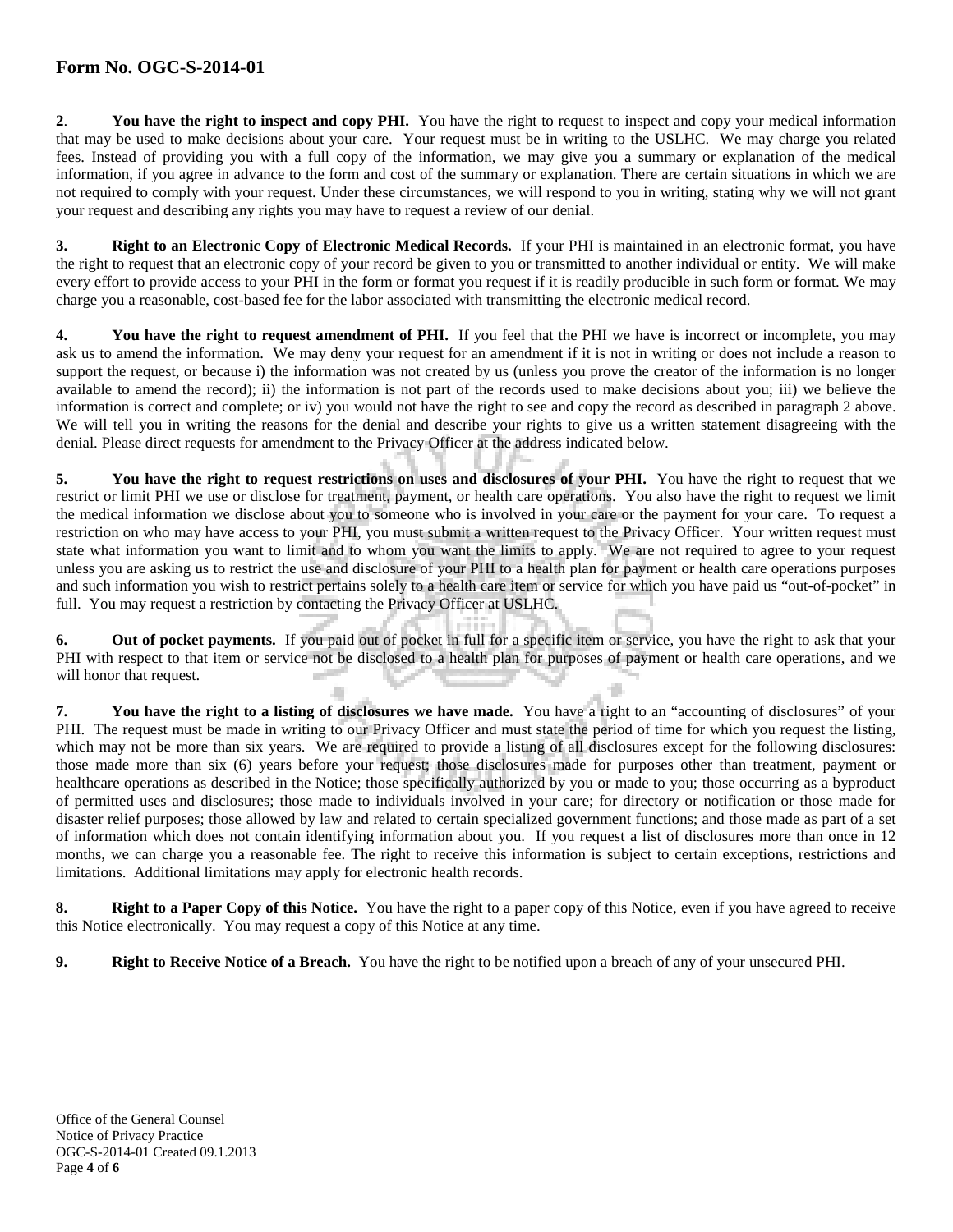## **You May File A Complaint About Our Privacy Practices**

If you have any questions, if you believe we have violated your privacy rights, or if you wish to exercise your rights described in this Notice, please contact the persons listed below:

> Chief Privacy Officer HIPAA Compliance and Oversight University Speech, Language, and Hearing Clinic: A United Way Facility 100 Clinical Research Center Houston, TX 77204-6018 713-743-2773

You may also send a written complaint to the U.S. Department of Health and Human Services (Office of Civil Rights).

If you file a complaint, we will not take any retaliatory action against you.

*Note: Modification of this form requires approval of the Office of General Counsel.*